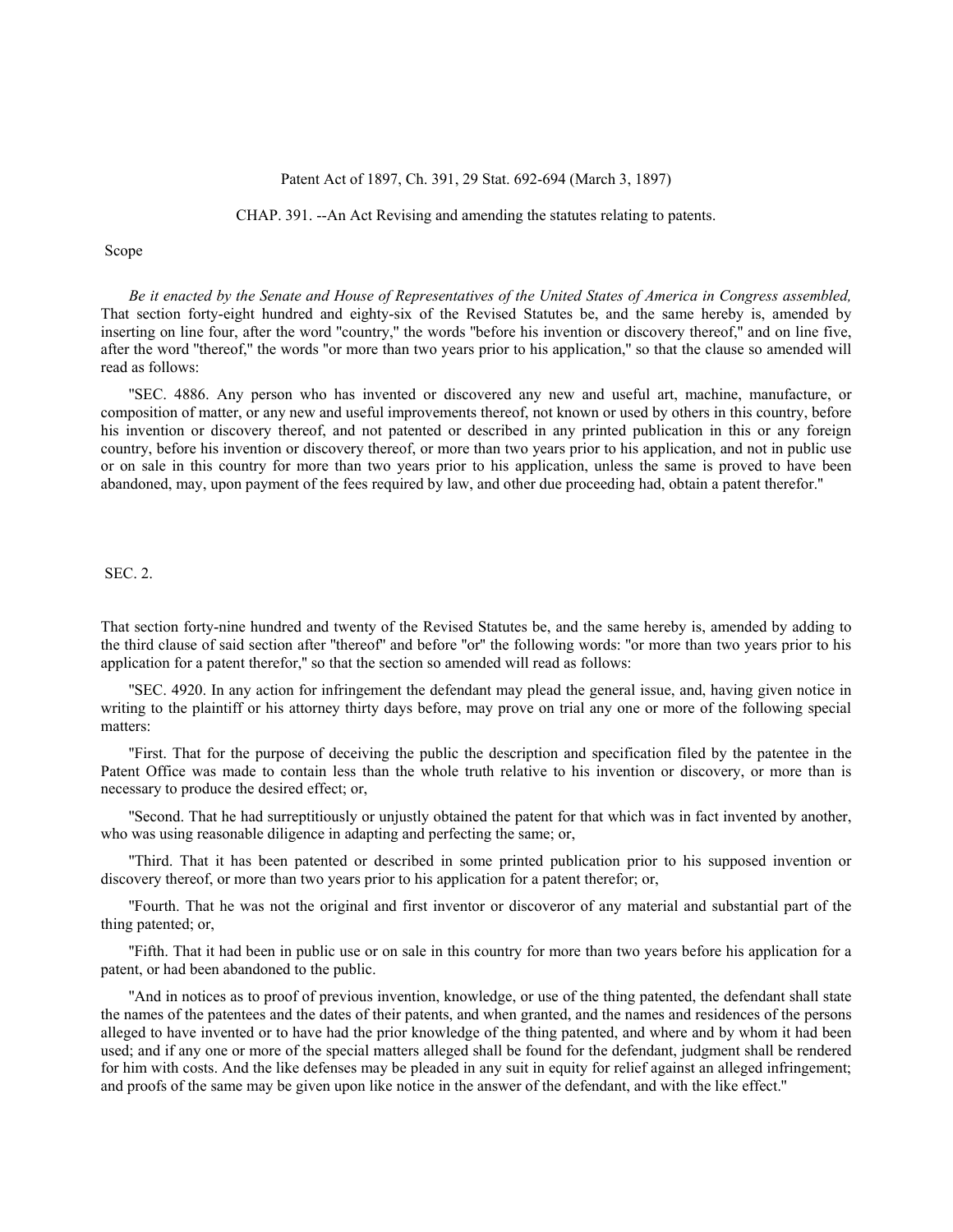## SEC. 3.

That section forty-eight hundred and eighty-seven of the Revised Statutes be, and the same hereby is, amended by inserting on line one, after the words ''no person,'' the words ''otherwise entitled thereto,'' and on line three, after the words ''caused to be patented,'' the words ''by the inventor or his legal representatives or assigns,'' and by erasing therein all that portion of the section which follows the words ''in a foreign country,'' on lines three and four, and substituting in lieu thereof the following: ''unless the ap- plication for said foreign patent was filed more than seven months prior to the filing of the application in this country, in which case no patent shall be granted in this country'' so that the section so amended will read as follows:

''SEC. 4887. No person otherwise entitled thereto shall be debarred from receiving a patent for his invention or discovery, nor shall any patent be declared invalid, by reason of its having been first patented or caused to be patented by the inventor or his legal representatives or assigns in a foreign country, unless the application for said foreign patent was filed more than seven months prior to the filing of the application in this country, in which case no patent shall be granted in this country.''

SEC. 4.

That section forty-eight hundred and ninety-four of the Revised Statutes be, and the same hereby is, amended by striking out the words ''two years'' in every place where they occur and substituting in lieu thereof the words ''one year,'' so that the section so amended will read as follows:

''SEC. 4894. All applications for patents shall be completed and prepared for examination within one year after the filing of the application, and in default thereof, or upon failure of the applicant to prosecute the same within one year after any action therein, of which notice shall have been given to the applicant, they shall be regarded as abandoned by the parties thereto, unless it be shown to the satisfaction of the Commissioner of Patents that such delay was unavoidable.''

# SEC. 5.

That section forty-eight hundred and ninety-eight of the Revised Statutes be, and the same hereby is, amended by adding thereto the following sentence:

''If any such assignment, grant, or conveyance of any patent shall be acknowledged before any notary public of the several States or Territories or the District of Columbia, or any commissioner of the United States circuit court, or before any secretary of legation or consular officer authorized to administer oaths or perform notarial acts under section seventeen hundred and fifty of the Revised Statutes, the certificate of such acknowledgment, under the hand and official seal of such notary or other officer, shall be prima facie evidence of the execution of such assignment, grant, or conveyance,'' so that the section so amended will read as follows:

''SEC. 4898. Every patent or any interest therein shall be assignable in law by an instrument in writing, and the patentee or his assigns or legal representatives may in like manner grant and convey an exclusive right under his patent to the whole or any specified part of the United States. An assignment, grant, or conveyance shall be void as against any subsequent purchaser or mortgagee for a valuable consideration, without notice, unless it is recorded in the Patent Office within three months from the date thereof.